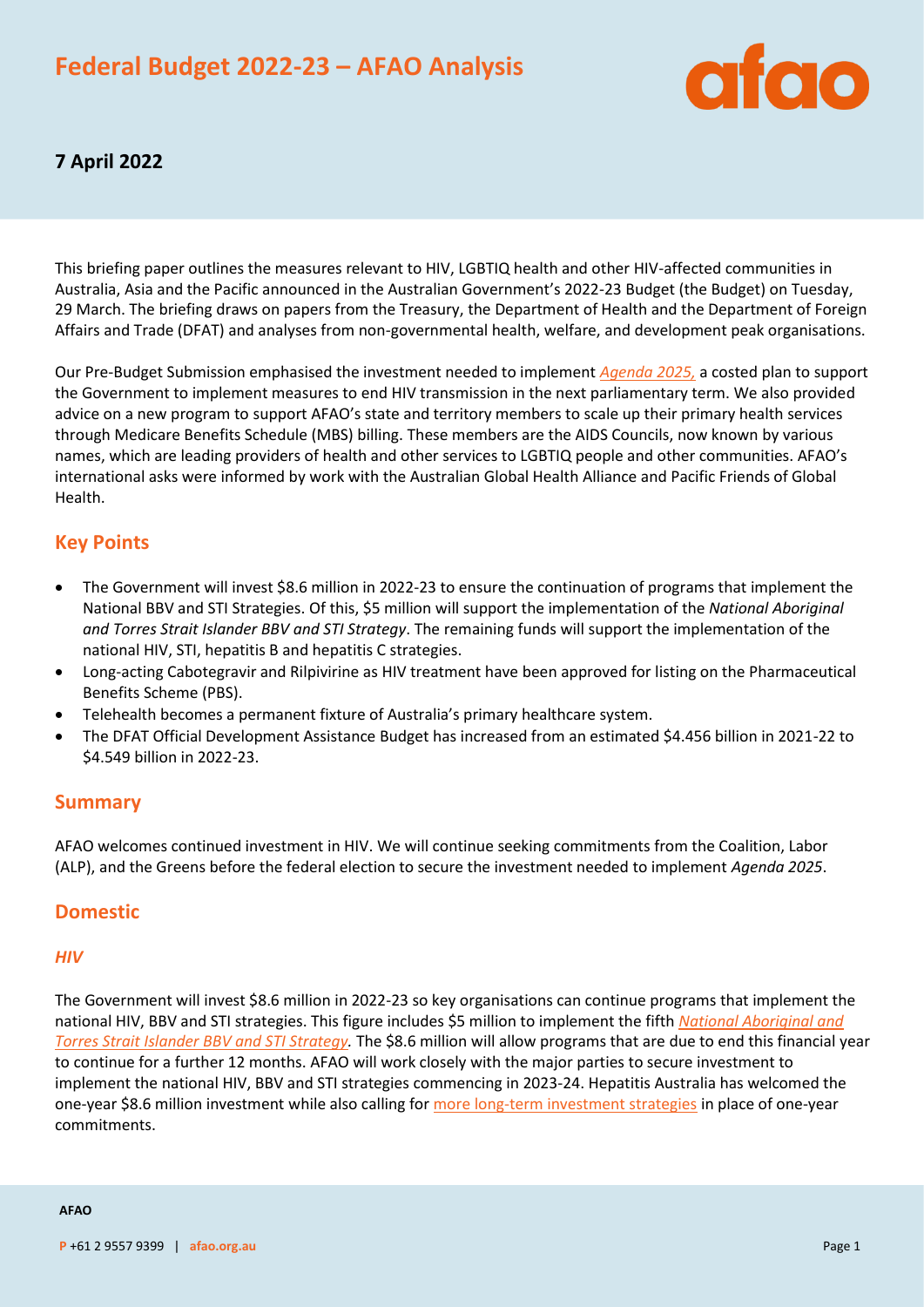The Government announced \$2.4 billion for new listings on the PBS. This includes funding for [Cabotegravir and](https://www.acon.org.au/wp-content/uploads/2021/08/2021-08-20-ACON-Long-acting-injectables-for-HIV-treatment-and-prevention-.pdf)  [Rilpivirine](https://www.acon.org.au/wp-content/uploads/2021/08/2021-08-20-ACON-Long-acting-injectables-for-HIV-treatment-and-prevention-.pdf) as a long-acting HIV treatment. \$525.3 million will be spent to lower the PBS safety threshold by 25% in the new financial year – meaning people can access free or subsidised medicine after 36 scripts for concession cardholders and 34 scripts for non-concession cardholders.

Lowering the PBS safety threshold was also welcomed by the Consumers Health Forum (CHF) – a long-term initiative they have [supported](https://chf.org.au/media-releases/federal-health-budget-steady-she-goes-not-transformational) to improve the health outcomes for those with chronic illness or who rely on multiple prescriptions. The Australian Council of Social Service (ACOSS) – while welcoming the reduction in the safety net threshold for the PBS – reports [the Budget lacks measures](https://www.acoss.org.au/media-releases/?media_release=a-budget-people-cant-rely-on) needed to combat poverty, inequality, and climate change. The Government will also spend \$468.3 million over five year[s towards improving the standard of aged care.](https://nexusapac.com.au/2022/03/29/federal-budget-2022/) This includes \$22.1 million over three years to trial new models of outreach care.

The Government will invest \$8.5 million to extend culturally appropriate programs across 16 Northern Territory communities. The *[Red Dust](https://www.reddust.org.au/)* program is focused on social and emotional wellbeing, sexual health, relationships, alcohol and other drugs, and Foetal Spectrum Disorder.

These investments are in addition to the Minister for Health's announcement at the World AIDS Day 2021 Parliamentary Breakfast on providing access to HIV treatment for people ineligible for Medicare. Access to HIV treatment is referenced in the Health Department Budget Statement on page 5[9 here.](https://www.health.gov.au/sites/default/files/documents/2022/03/budget-2022-23-portfolio-budget-statements.pdf) \$37.4 million has been allocated over three years to support the delivery of HIV-related treatment and care. Each state and territory will be retrospectively funded at the end of the financial year for the scheme. The Government has drafted a schedule under the Federation Funding Agreement (FFA) for negotiations with state and territory health departments ahead of the scheme's commencement on 1 July 2022.

NACCHO has [called for more action](https://www.naccho.org.au/another-big-spending-budget-short-changes-aboriginal-and-torres-strait-islander-health/) to close the \$4.4 billion funding gap in Aboriginal health through structural reform and substantial funding investment. NACCHO clinics service more than 410,000 clients per year.

#### *LGBTIQ health*

Th[e Budget Stakeholder pack](https://www.health.gov.au/resources/publications/budget-2022-23-stakeholder-pack) does not refer to LGBTIQ health outside the \$333 million investment in the health of women and girls. Within this figure, \$48.7 million will be provided to support victims and survivors of family, domestic and sexual violence, and child sex abuse to navigate the health system. \$4.1 million will be invested to allow nurses and other providers to deliver cervical screening by funding laboratories to process tests. The Budget includes a \$104.4 million investment in *[Our Watch](https://www.ourwatch.org.au/)* – an organisation that works to prevent violence against women and their children. The investment will enable Our Watch to reach LGBTIQ communities, the disability community, and people from culturally and linguistically diverse (CALD) backgrounds. LGBTIQ+ Health Australia also welcomes a six-month extension of emergency COVID funding for digital mental services, such as thei[r QLife service.](https://qlife.org.au/about-us)

In his briefing, Minister Hunt referred to the *[Primary Health Care 10 Year Plan 2022-2032](https://www.health.gov.au/resources/publications/australias-primary-health-care-10-year-plan-2022-2032)* (Primary Health Care Plan). The Primary Health Care Plan was released the week before the Budget and includes LGBTIQ people as a priority population. The Primary Health Care Plan includes commitments to 'Centres of Excellence' in primary health care for populations at risk of poorer health outcomes – including LGBTIQ people, Aboriginal and Torres Strait Islander people and people from CALD backgrounds. The Primary Health Care Plan will also establish CALD and LGBTIQ advisory groups for the Department of Health and ensure Primary Health Networks (PHNs) have mechanisms for engaging with populations at heightened risk of poorer health outcomes. Over the next four years, a total of \$1.7 billion will be spent on reaching the objectives of the Primary Health Care Plan.

The Health portfolio investment will embed telehealth as a permanent fixture of Australia's health care system. Telehealth has contributed to improved health care for some LGBTIQ and HIV-affected communities, particularly in rural and metropolitan areas where access to health is limited. Telehealth is a reform within the Primary Health Care Plan – and AFAO anticipates it will continue to facilitate better access to quality and specialist health care for those with specific needs or those living in regional and remote settings. Also, \$296.5 million will deliver improvements in regional, rural and remote health as part of the *[10-Year Stronger Rural Health Strategy.](https://www.health.gov.au/health-topics/rural-health-workforce/stronger-rural-health-strategy#:~:text=The%20Stronger%20Rural%20Health%20Strategy,3%2C000%20extra%20nurses%20by%202028.)* 

#### **AFAO**